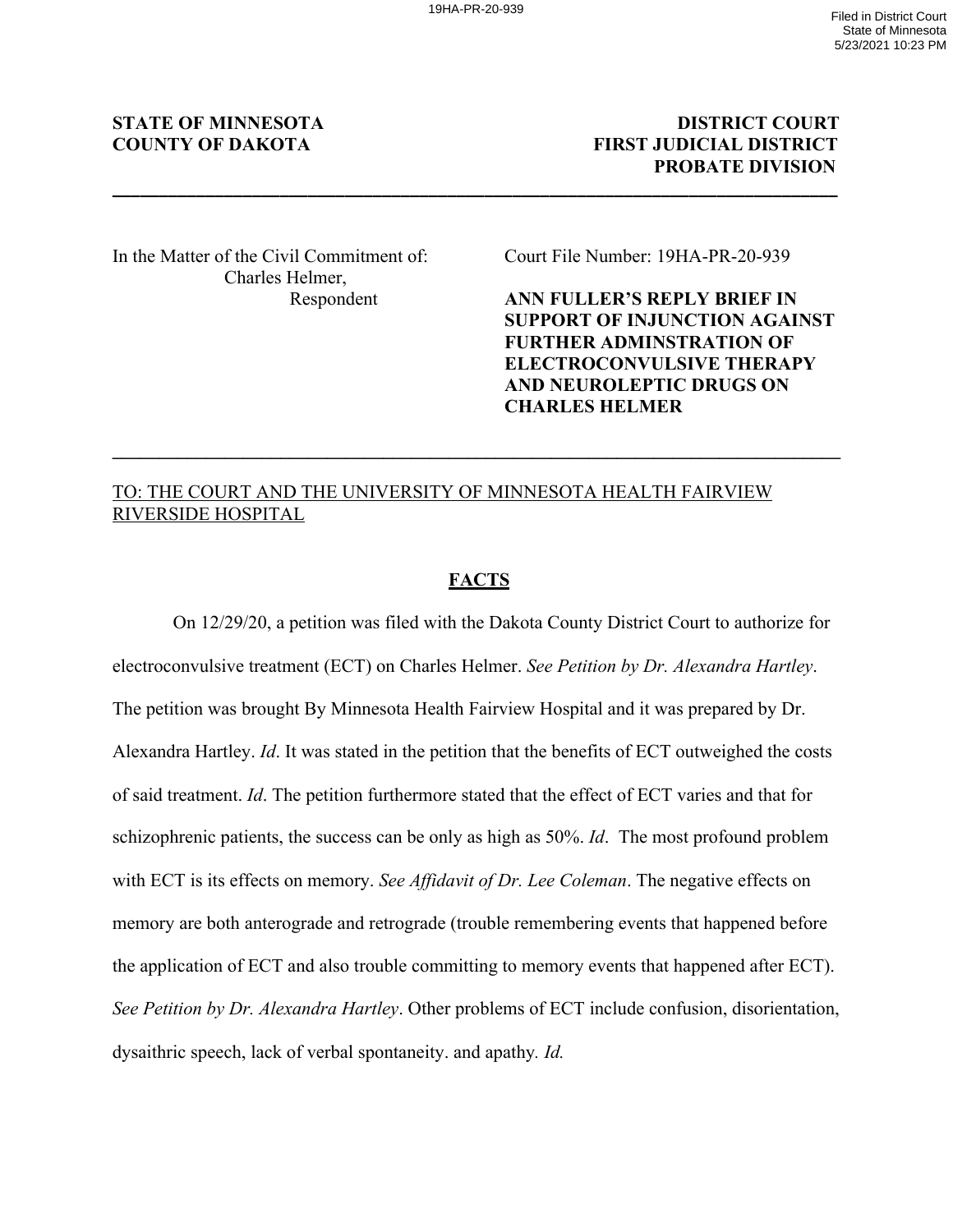An order authorizing ECT was given in January 2021. *See January 8th Judicial Order.* Since starting ECT, Charles Helmer has suffered severe mental and health consequences. *See Affidavit of Charles Helmer.* He has Ocular Gyro Crisis, wherein his eyes stay up for a prolonged period of time. *Id*. Furthermore, his memory has been negatively affected. *Id*. He has trouble remembering things and is concerned that he may lose his ability to commit things/events to memory in the future. *Id*. Charles also feels very tired and unmotivated. *Id*. He is much more tired than he used to be before ECT started. *Id*. Finally, Charles is much less motivated to do his daily activities. *Id*. It should be noted that the main purpose of ECT was to help Charles do a better job at finishing his daily chores. *See Petition by Dr. Alexandra Hartley*. But ECT is having the exact opposite effect. *See Affidavit of Charles Helmer*. As such, Charles believes that it is best for ECT to be discontinued. *Id*.

Charles is also on Zyprexa and Cogentin at the moment. Charles believes that these drugs are not having any positive impacts on his mind and body, but that they are actually making him more unmotivated and lethargic. *Id*. It has also been shown that neuroleptic drugs such as Zyprexa are actually less likely to have any positive effects on a patient than if the patient were to just not be medicated with any neuroleptic drug. *See Affidavit of Robert Whittaker*. It has also been shown through various scientific studies that patients taking neuroleptic drugs are less likely to recover in the long run than their counterparts who are not on said neuroleptic drugs. *Id*. Dr. Lee Coleman, in preparation for his affidavit, has reviewed several documents including the Petition For Authorization to Impose Treatment, County of Dakota, from 9/23/2016, Minnesota District Court affidavit regarding Charles Helmer, 7/26/2018, written by Brian Godfrey, MD, County Social Services Pre-petition Screening Report by Megan Maguire, LCSW, MN Choices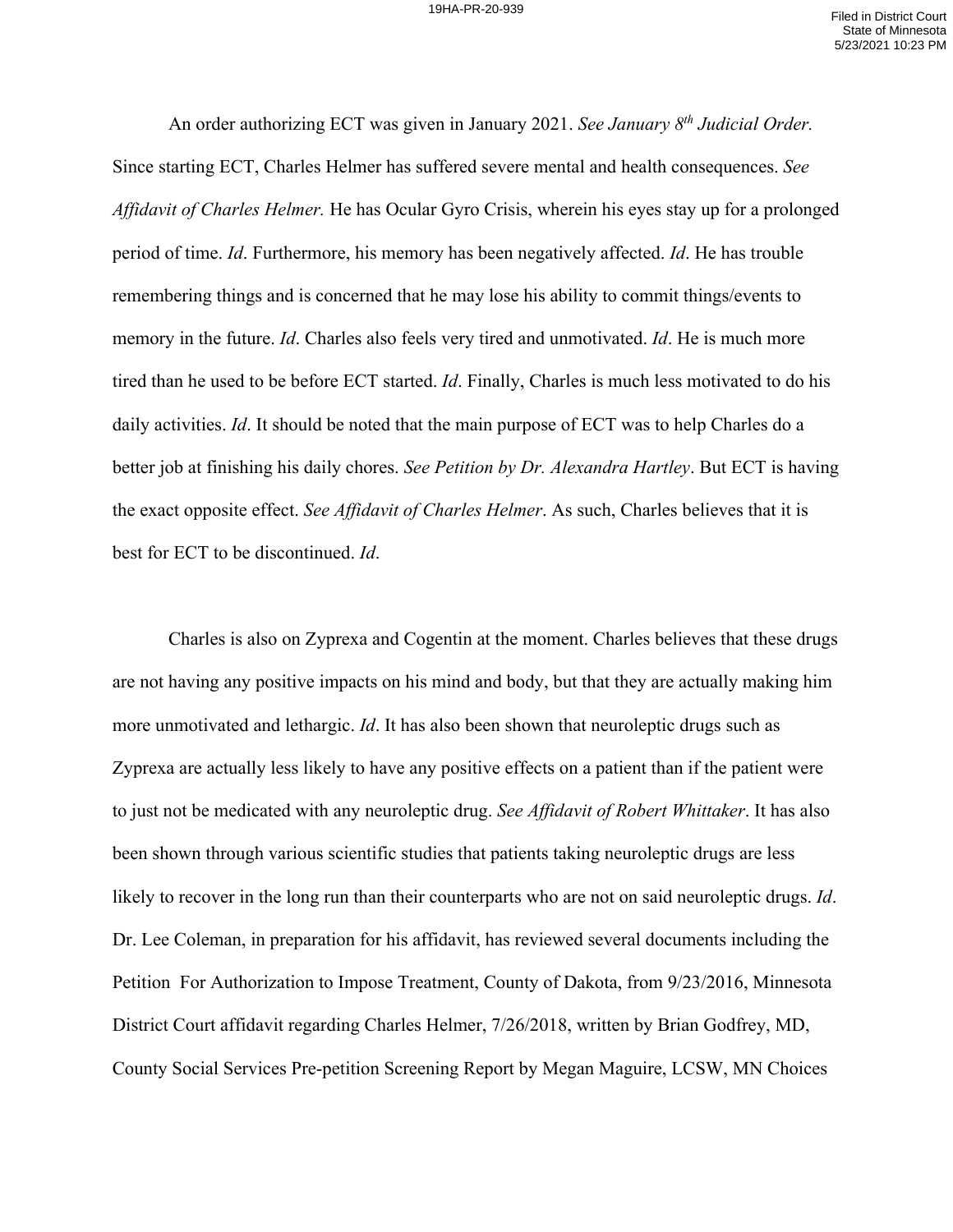Eligibility Summary, 9/10/2019, by Barb Machones, Ramsey, Fraser Diagnostic Assessment, 12/05/2019, by Barbara Cuppett, MA, Bluestone Physician Services Evaluation, 8/27/2020, by Dina Stewart MD, Fairview Ridges Emergency Department from 11/21/2020, Dakota County Petition For Appointment of Guardian, Jenny Nystrom, Asst. County Attorney, 1/2/2020, and Fairview Ridges Medical Records, Charles Helmer, from 2/9/2021

### **ISSUE**

- 1. The issue here is whether or not Ann Fuller has standing to bring a motion for injunction against further administration of Electroconvulsive Therapy (ECT) and neuroleptic drugs on Charles Helmer.
- 2. The issue here is whether or not Dr Lee Coleman reviewed appropriate and sufficient medical and legal documents before rendering his opinion on Mr. Helmer's treatment

# **SHORT ANSWER**

- **1.** Ann Fuller has statutory standing/right to bring an injunction against further administration of ECT and neuroleptics drugs on Charles Helmer because, as Charles Helmer's mother, she is a valid "interested party" in this action. Also, under Minn. Stat. § 235B.17, Ann Fuller has a right to petition the court that the patient is no longer in need for continued care involving ECT and neuroleptic medication.
- **2.** Dr. Lee Coleman reviewed sufficient medical and legal records to be able to render a professional opinion on the proper treatment for Charles Helmer

#### **DISCUSSION**

# **I. Ann Fuller has a right to make a petition to the court for injunctive relief against further ECT and administration of neuroleptic treatment on Charles Helmer as**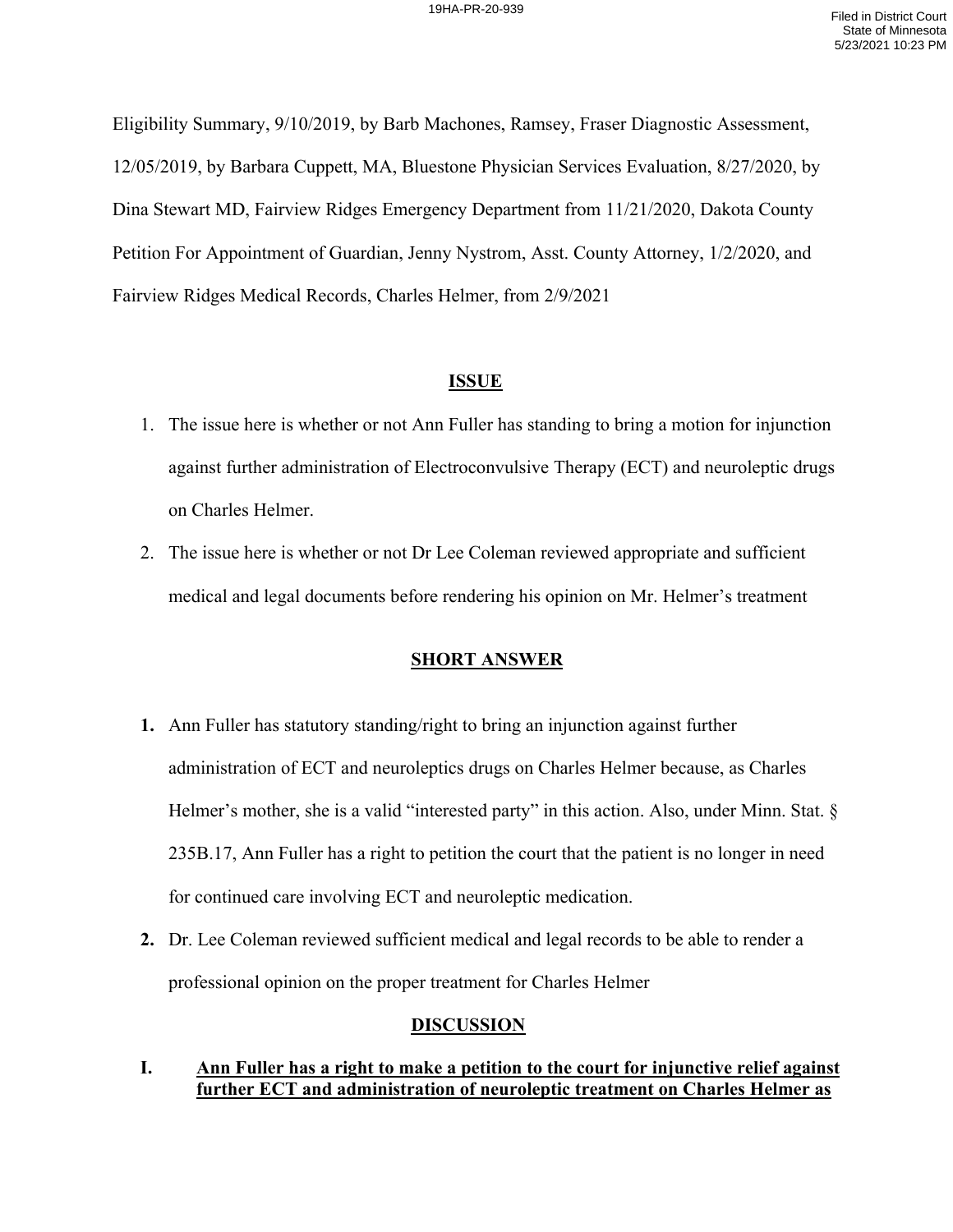# **she is a valid "interested party" and as such can petition the court that Mr. Helmer does not need continued care in the form of ECT and neuroleptic medication**

The issue here is whether or not Ann Fuller has statutory authority to bring an injunction against further administration of ECT or neuroleptic drugs on Charles Helmer. Under the Minnesota Commitment and Trust Act, an "interested person" is (1) an adult who has a specific interest in the patient or proposed patient, including but not limited to a public official, including a local welfare agency acting under section 260E.31; a health care or mental health provider or the provider's employee or agent; the legal guardian, spouse, parent, legal counsel, adult child, or next of kin; or other person designated by a patient or proposed patient; or (2) a health plan company that is providing coverage for a proposed patient. Minn. Stat. §253B.02, Subd. 10. Furthermore, under Minn. Stat § 235B.17, any interested person may petition the committing court or the court to which venue has been transferred for an order that the patient is not in need of continued care and treatment under commitment or for an order that an individual is no longer a person who poses a risk of harm due to mental illness, or a person who has a developmental disability or chemical dependency, or for any other relief. Minn. Stat § 235B.17

Ann Fuller, who is Charles Helmer's mother, would qualify as an "interested person" due her relationship with Mr. Helmer and her intertest in Mr. Helmer's case/wellbeing. Furthermore, Ann Fuller has the right to petition the court for an injunction against further administration of Electroconvulsive Therapy and neuroleptic medication as she does not believe that such treatment is having any positive effects on Mr. Helmer and therefore Mr. Helmer is not in need for continued care in the form ECT and neuroleptic medications.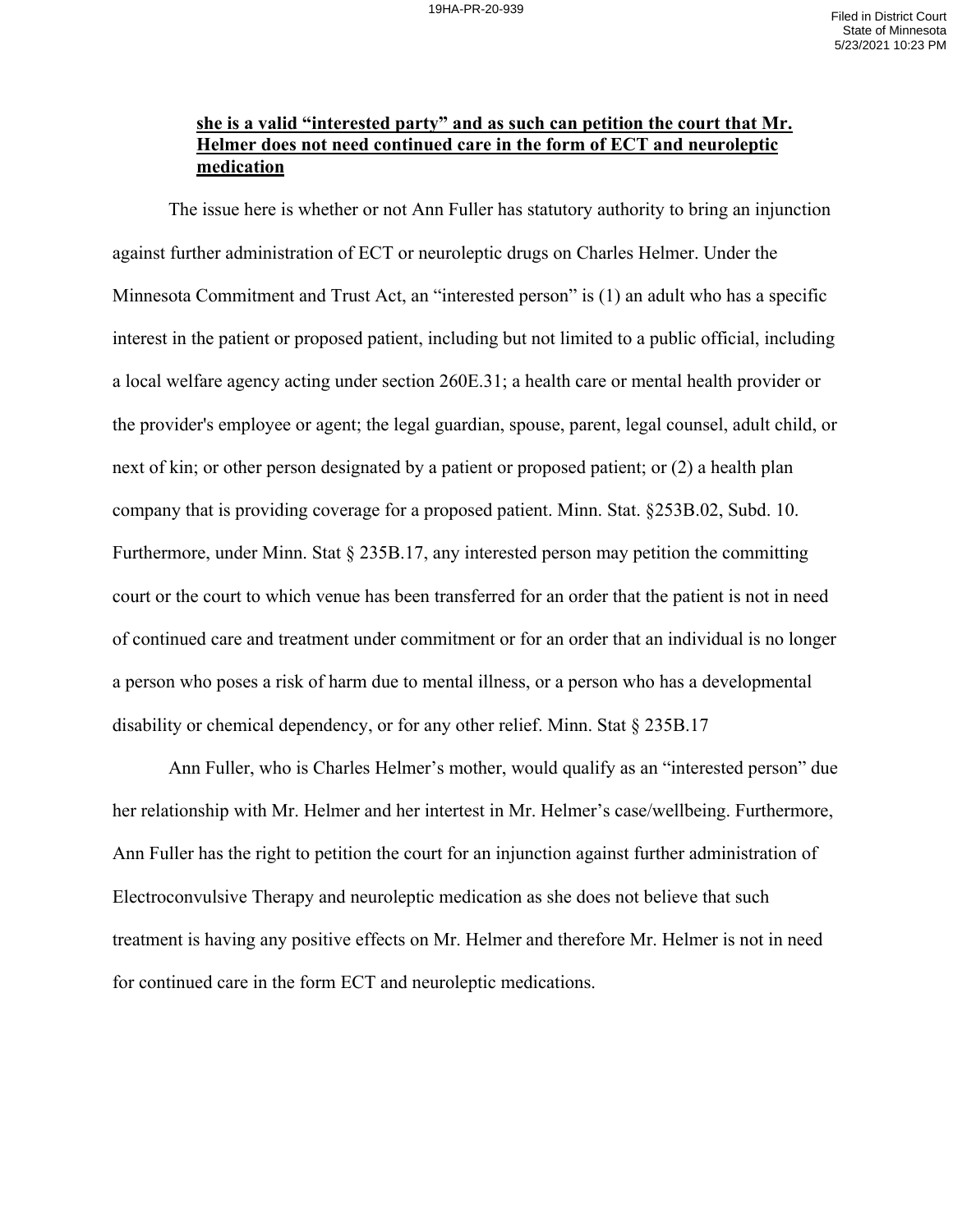# **II. Dr. Lee Coleman reviewed sufficient legal and medical records of Charles Helmer to render an informed and professional opinion regarding a treatment plan for Mr. Helmer**

The issue here is whether or not Dr. Lee Coleman reviewed sufficient medical and legal records to render a professional opinion on what's the best course of treatment for Charles Helmer. Dr. Coleman reviewed a variety of documents including Petition for Authorization to Impose Treatment, County of Dakota, from 9/23/2016, Minnesota District Court Affidavit regarding Charles Helmer, 7/26/2018, written by Brian Godfrey, MD, County Social Services Pre-Petition Screening Report by Megan Maguire, LCSW, MN Choices Eligibility Summary, 9/10/2019, by Barb Machones, Ramsey, Fraser Diagnostic Assessment, 12/05/2019, by Barbara Cuppett, MA, Bluestone Physician Services Evaluation, 8/27/2020, by Dina Stewart MD, Fairview Ridges Emergency Department from 11/21/2020, Dakota County Petition For Appointment of Guardian, Jenny Nystrom, Asst. County Attorney, 1/2/2020, and Fairview Ridges Medical Records, Charles Helmer, from 2/9/2021

As such, Dr. Coleman was in a position to render a professional opinion regarding an appropriate treatment for Charles Helmer.

#### **CONCLUSION**

In conclusion, Ann Fuller qualifies as an "interested person" as she is the mother of Charles Helmer and furthermore, under Minn. Stat § 253B.17, Ann Fuller has the right to bring a petition to the court seeking an injunction against further administration of ECT and neuroleptic medication. Moreover, Dr. Coleman reviewed a plethora of Charles Helmer's medical and legal documents before rendering his opinion on an appropriate treatment for Mr. Helmer.